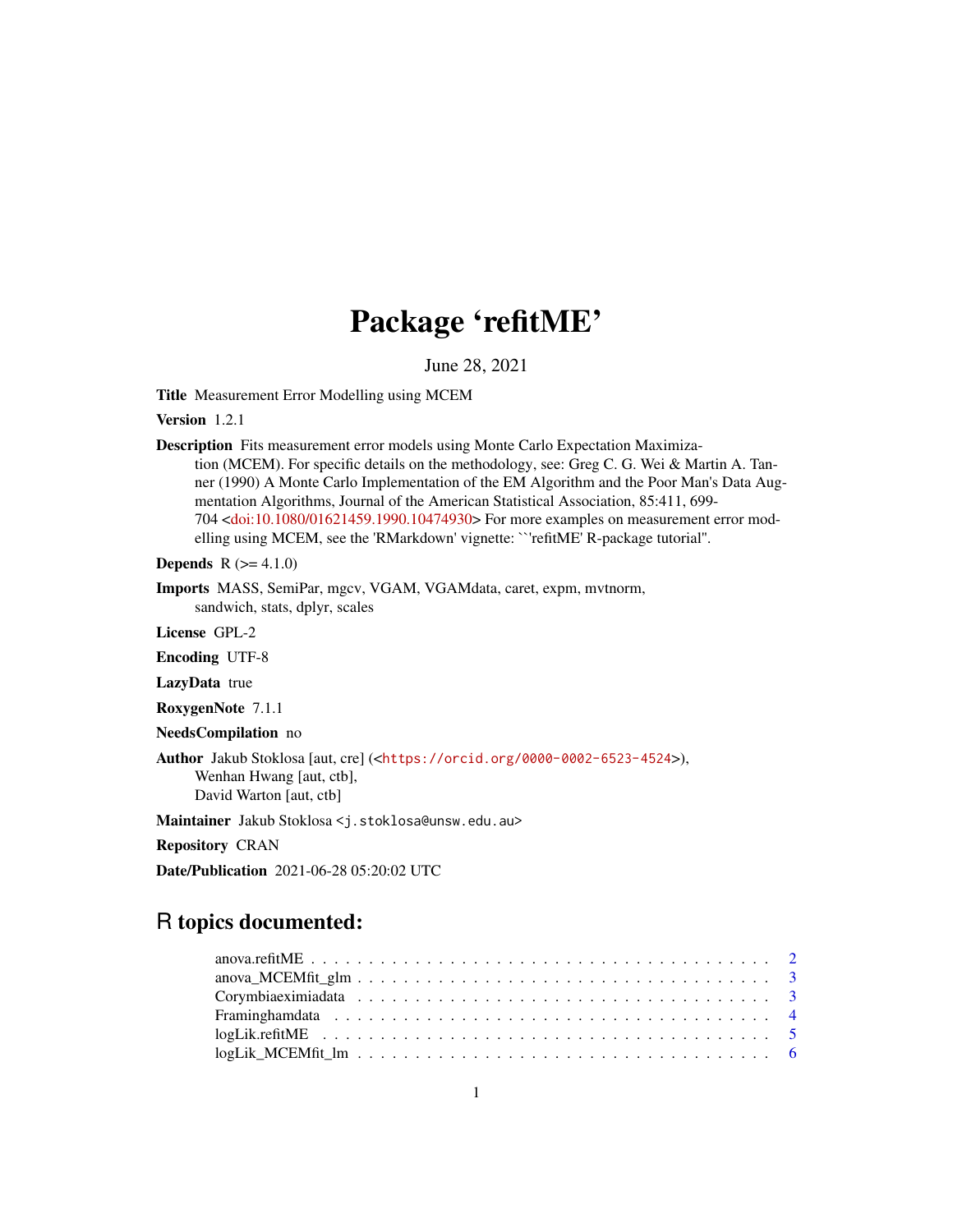## <span id="page-1-0"></span>2 anova.refitME

| Index | 19 |
|-------|----|

anova.refitME *An ANOVA function for fitted* refitME *objects*

## Description

An ANOVA function for fitted refitME objects.

## Usage

```
## S3 method for class 'refitME'
anova(object, ..., dispersion = NULL, test = NULL)
```
## Arguments

| object     | : fitted model objects of class refitME.                                                                 |
|------------|----------------------------------------------------------------------------------------------------------|
| $\cdots$   | : further arguments passed through to lm or glm.                                                         |
| dispersion | : the dispersion parameter for the fitting family. By default it is obtained from<br>the object(s).      |
| test       | : a character string, (partially) matching one of "Chisq", "LRT", "Rao", "F" or<br>"Cp". See stat.anova. |

## Value

anova.refitME produces output identical to anova.lm, anova.glm or anova.gam.

## Author(s)

Jakub Stoklosa, Wen-Han Hwang and David I. Warton.

#### See Also

[anova](#page-0-0)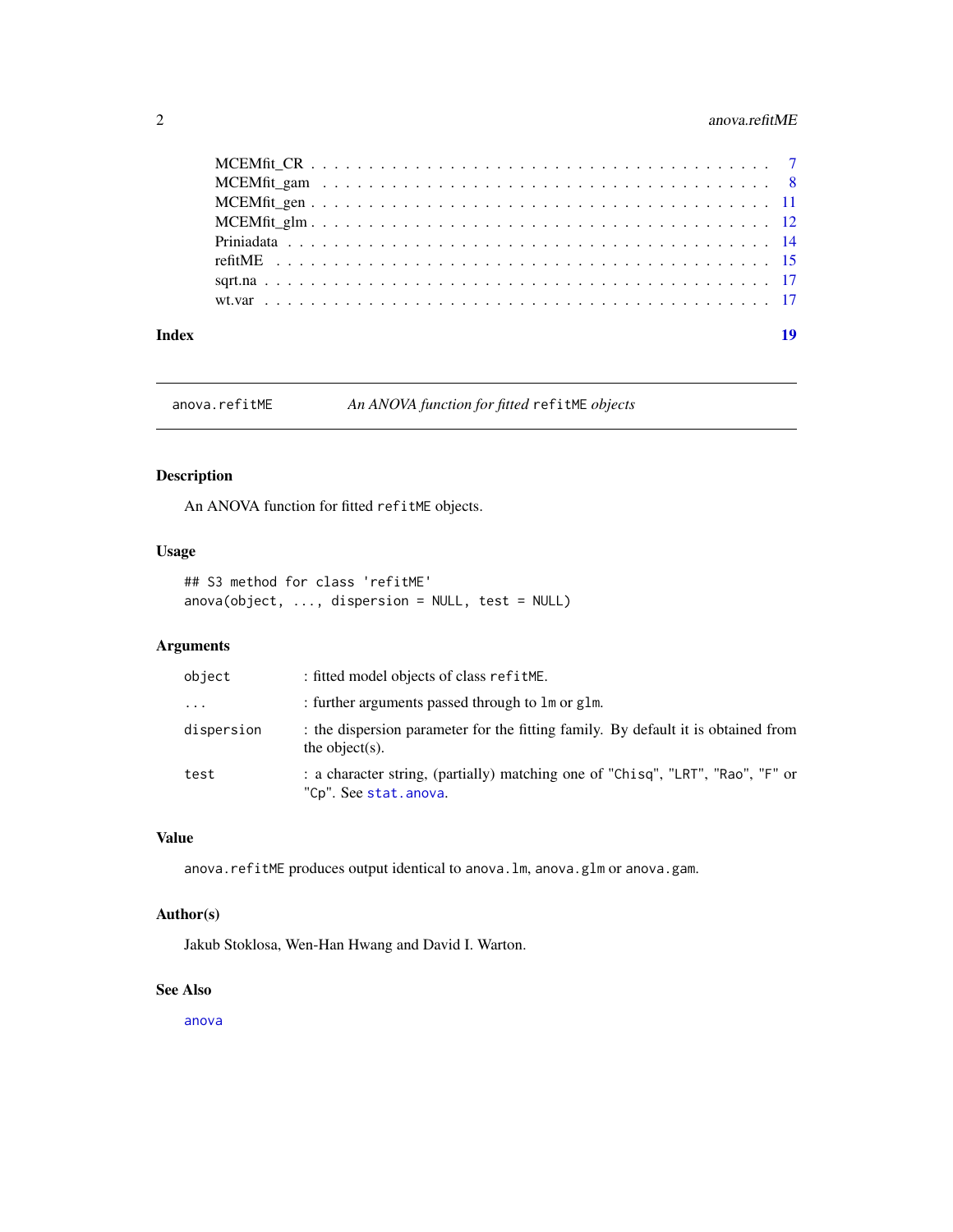<span id="page-2-0"></span>anova\_MCEMfit\_glm *An ANOVA function for fitted* MCEMfit\_glm *objects*

## Description

An ANOVA function for fitted MCEMfit\_glm objects.

## Usage

```
anova_MCEMfit_glm(object, ..., dispersion = NULL, test = NULL)
```
## Arguments

| object     | : fitted model objects of class MCEMfit_glm.                                                        |
|------------|-----------------------------------------------------------------------------------------------------|
| $\ddotsc$  | : further arguments passed through to glm.                                                          |
| dispersion | : the dispersion parameter for the fitting family. By default it is obtained from<br>the object(s). |
| test       | : a character string, (partially) matching one of "Chisq", "LRT", "Rao", "F" or<br>"Cp".            |

#### Value

anova\_MCEMfit\_glm produces output identical to anova.glm.

### Author(s)

Jakub Stoklosa, Wen-Han Hwang and David I. Warton.

## See Also

[anova.glm](#page-0-0)

Corymbiaeximiadata *The Corymbia eximia presence-only data set*

## Description

Data set consisting of presence-only records for the plant species *Corymbia eximia*, site coordinates 5 covariates for each site.

## Usage

Corymbiaeximiadata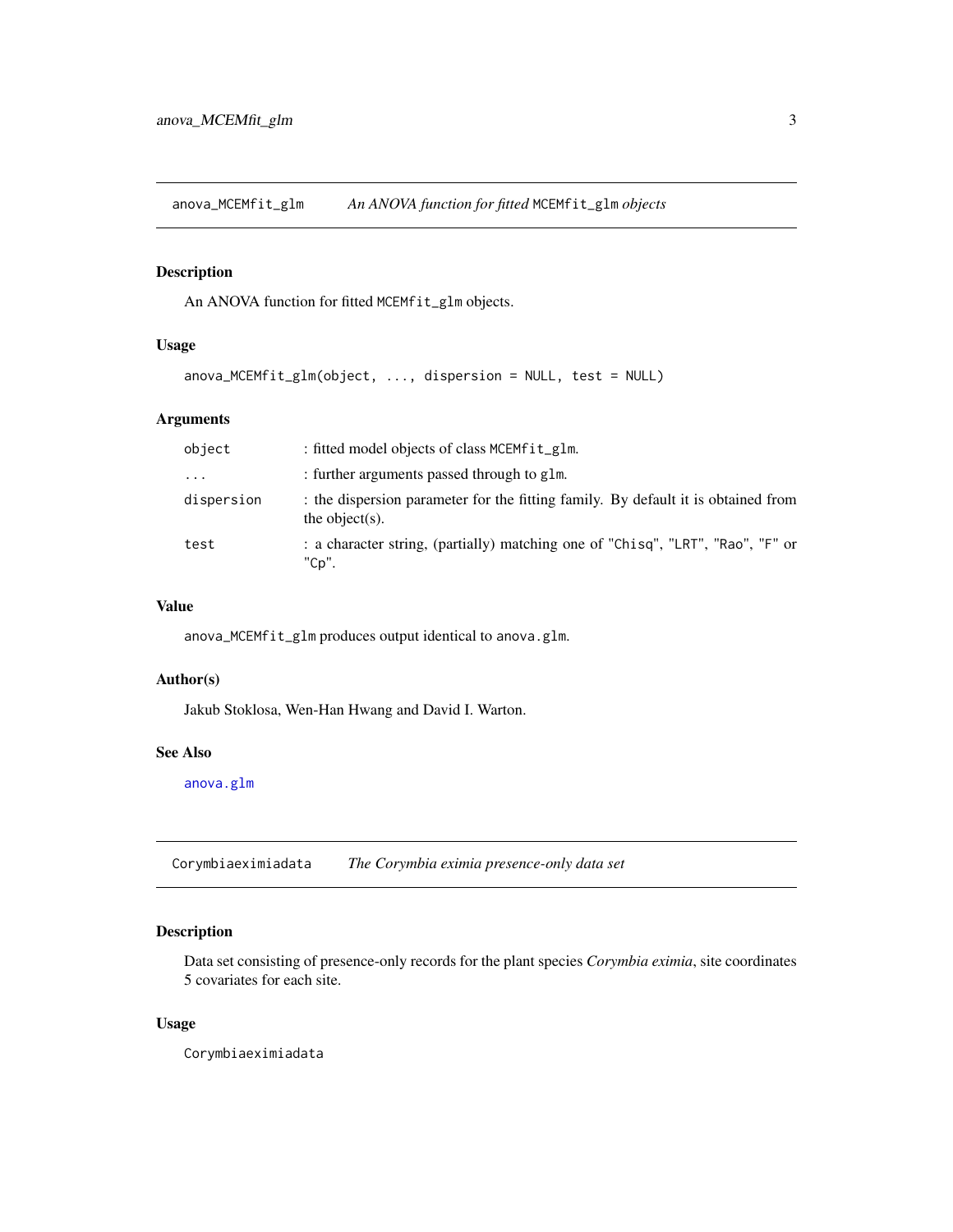#### <span id="page-3-0"></span>Format

A data set that contains: 8 columns with 86,316 observations (or sites). The columns are defined as follows:

- X Longitude coordinate.
- Y Latitude coordinate.

FC Recorded number of fire counts for each site.

MNT Recorded minimum temperatures for each site.

MXT Recorded maximum temperature for each site.

Rain Recorded rainfall for each site.

D.Main Recorded distance from nearest major road.

Y.obs Presences for the plant species *Corymbia eximia* for each site.

#### Source

See Renner and Warton (2013) for full details on the data and study.

#### References

Renner, I. W. and Warton, D. I. (2013). Equivalence of MAXENT and Poisson point process models for species distribution modeling in ecology. *Biometrics*, 69, 274–281.

#### Examples

```
# Load the data.
```

```
data(Corymbiaeximiadata)
```
Framinghamdata *The Framingham heart study data set*

#### Description

Data set consisting of records of male patients with coronary heart disease collected from the Framingham heart study. The Framinghamdata data consists of binary responses and four predictor variables collected on 'n =  $1615$ ' patients.

#### Usage

Framinghamdata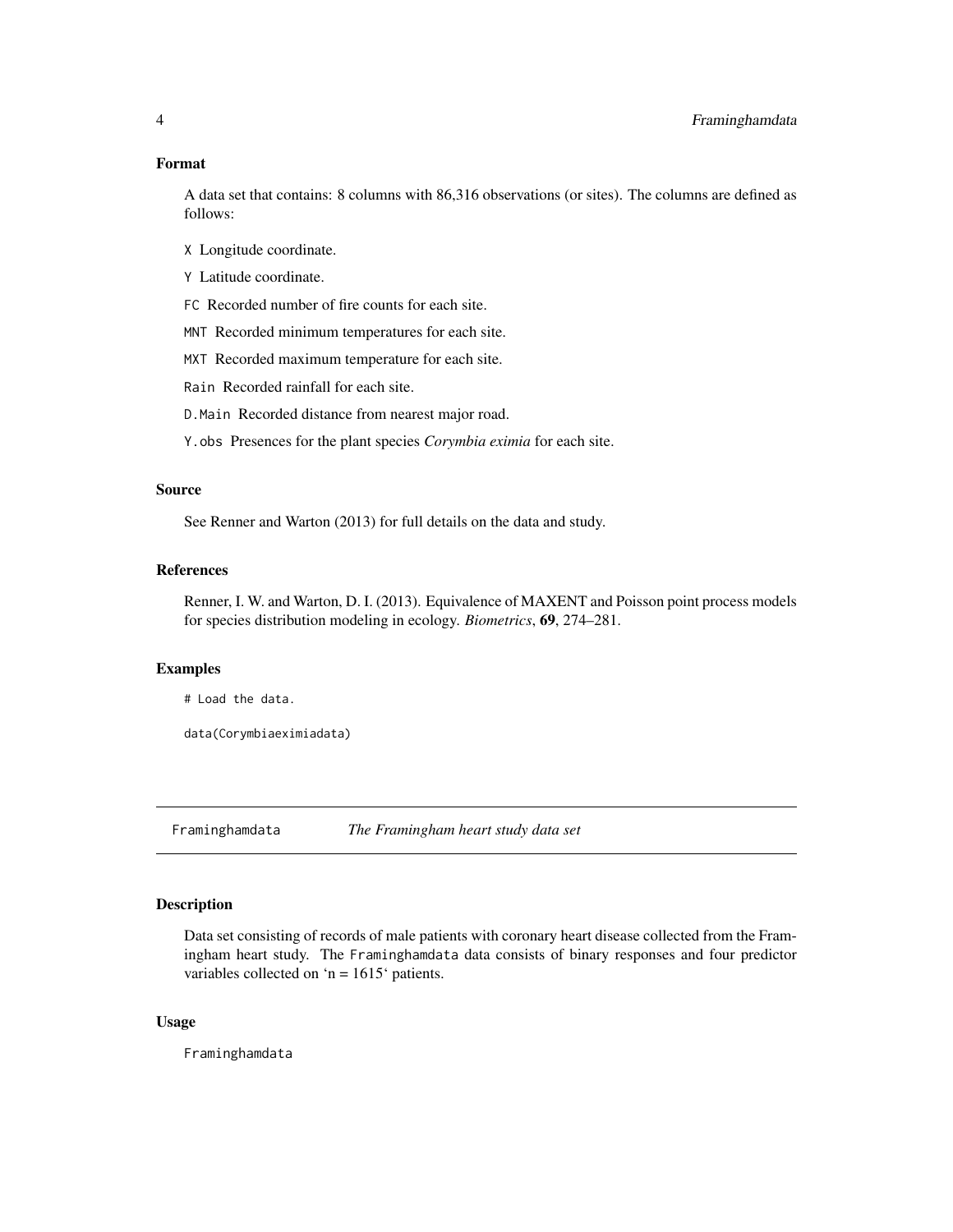## <span id="page-4-0"></span>logLik.refitME 5

## Format

A data set that contains: 5 columns with 1,615 observations. The columns are defined as follows:

Y Response indicator (binary variable) of first evidence of CHD status of patient.

- z1 Serum cholesterol level of patient.
- z2 Age of patient.
- z3 Smoking indicator whether the patient smokes.
- w1 Systolic blood pressure (SBP) of patient this is the error contaminated variable, calculated from mean scores. The measurement error is 0.00630, see pp. 112 of Carroll *et al.* (2006).

#### Source

See Carroll *et al.* (2006) for full details on the data and study. Also, see [https://github.com/](https://github.com/JakubStats/refitME) [JakubStats/refitME](https://github.com/JakubStats/refitME) for an RMarkdown tutorial of an example that uses the data.

#### References

Carroll, R. J., Ruppert, D., Stefanski, L. A., and Crainiceanu, C. M. (2006). *Measurement Error in Nonlinear Models: A Modern Perspective.* 2nd Ed. London: Chapman & Hall/CRC.

#### Examples

# Load the data.

data(Framinghamdata)

logLik.refitME *Extract log-Likelihoods for* refitME *model objects*

## Description

Extract log-Likelihoods for refitME model objects. This function subtracts the entropy term from the observed likelihood.

#### Usage

```
## S3 method for class 'refitME'
logLik(object, ...)
```
#### Arguments

| object   | : fitted model objects of class refitME.         |
|----------|--------------------------------------------------|
| $\cdots$ | : further arguments passed through to lm or glm. |

#### Value

logLik.refitME produces identical output to logLik but for refitME model objects.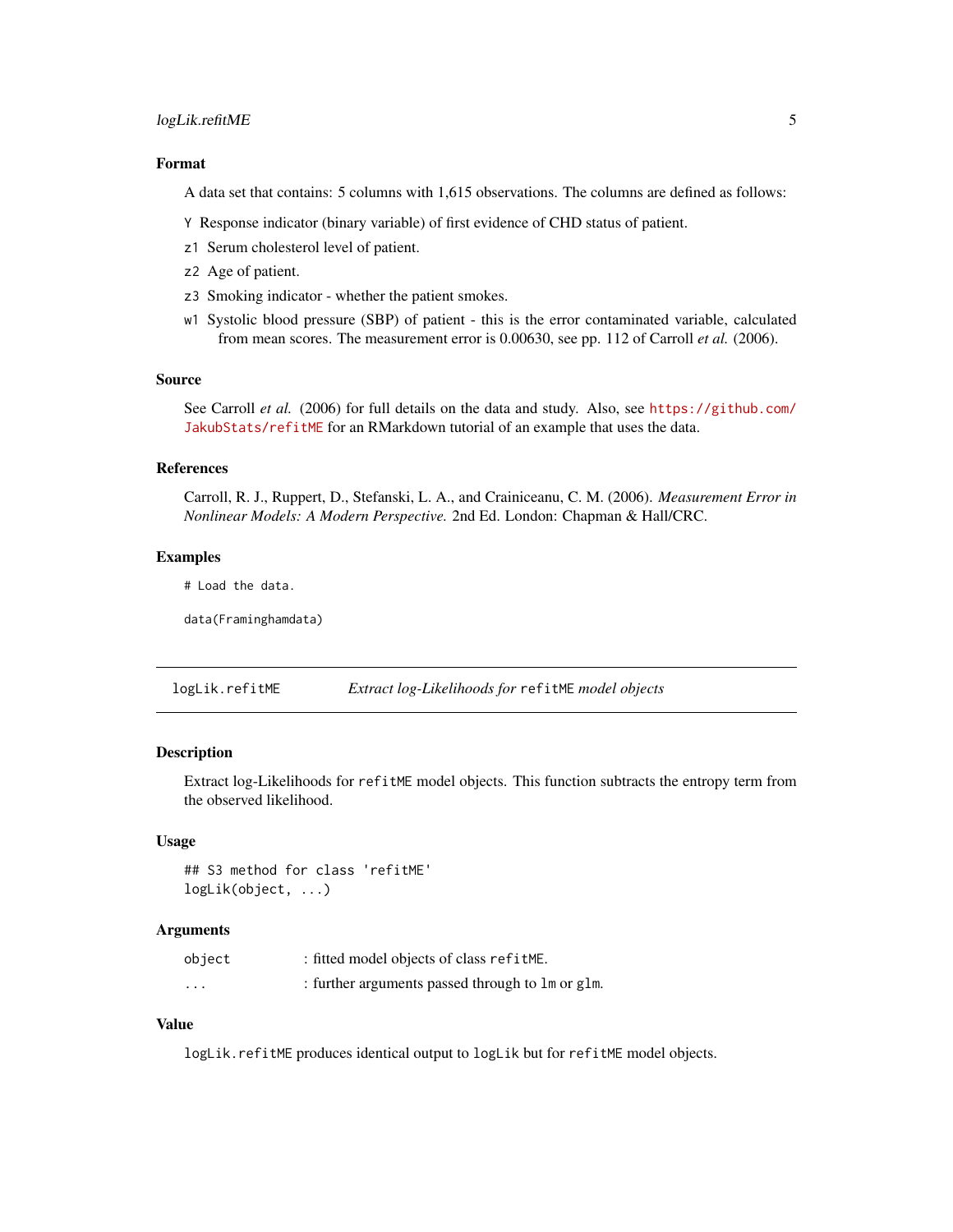## <span id="page-5-0"></span>Author(s)

Jakub Stoklosa, Wen-Han Hwang and David I. Warton.

#### See Also

[logLik](#page-0-0)

logLik\_MCEMfit\_lm *Extract log-Likelihoods for* MCEMfit\_lm *model objects*

## Description

Extract log-Likelihoods for MCEMfit\_lm model objects. This function subtracts the entropy term from the observed likelihood.

## Usage

logLik\_MCEMfit\_lm(object, REML = FALSE, ...)

## Arguments

| object    | : fitted model objects of class MCEMfit_1m.                                                                                                           |
|-----------|-------------------------------------------------------------------------------------------------------------------------------------------------------|
| REML      | : an optional logical value. If TRUE the restricted log-likelihood is returned, else,<br>if FALSE, the log-likelihood is returned. Defaults to FALSE. |
| $\ddotsc$ | : further arguments passed through to 1m.                                                                                                             |

## Value

logLik\_MCEMfit\_lm produces output identical to logLik.

## Author(s)

Jakub Stoklosa, Wen-Han Hwang and David I. Warton.

#### See Also

[logLik](#page-0-0)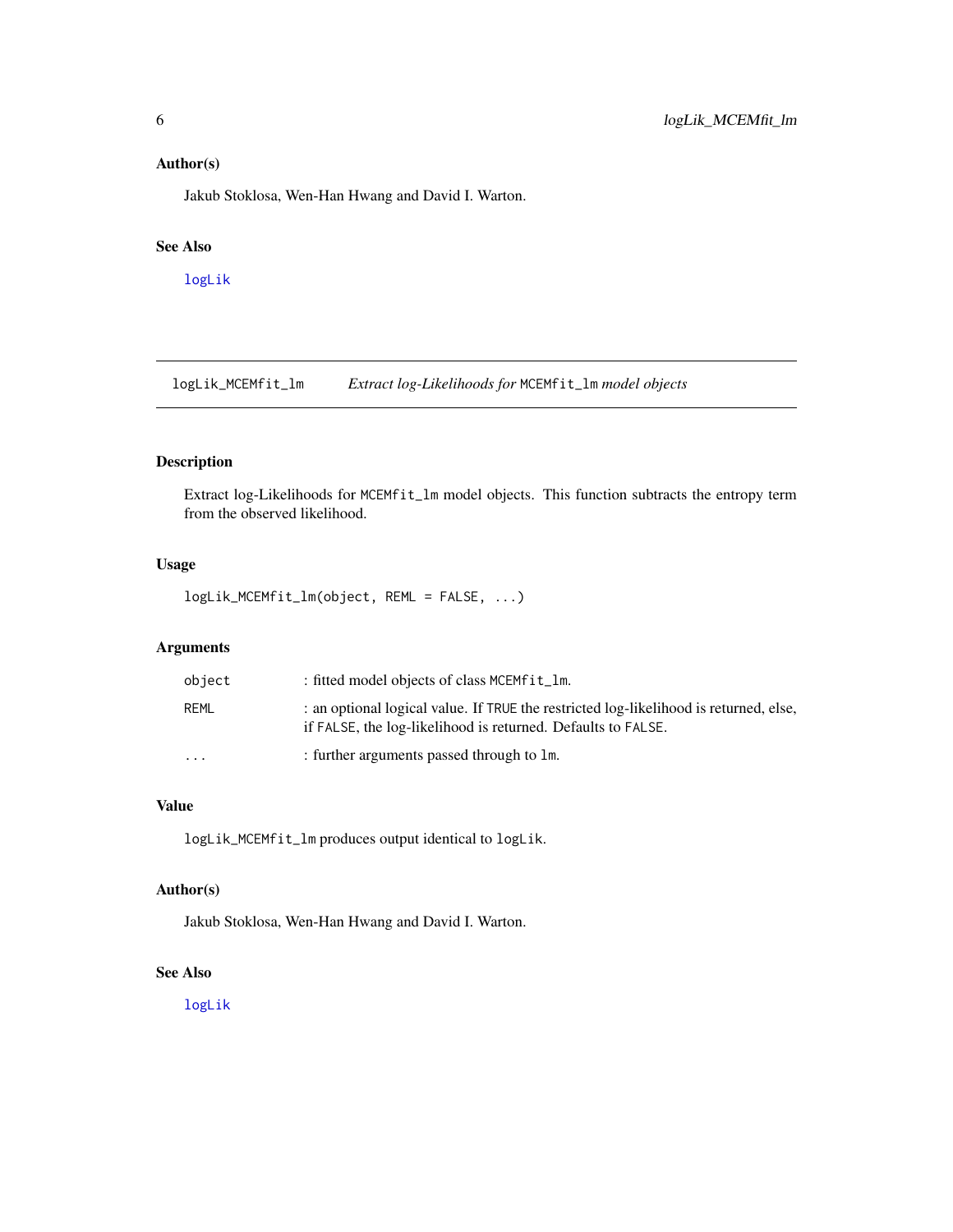<span id="page-6-1"></span><span id="page-6-0"></span>

## Description

Function for fitting VGAM capture-recapture (CR) model using the MCEM algorithm where covariates have measurement error.

#### Usage

```
MCEMfit_CR(
  mod,
  sigma.sq.u,
  sigma.sq.e = 1,
  B = 50,
  epsilon = 1e-05,
  silent = FALSE
\mathcal{L}
```
## Arguments

| mod          | : a vglm/vgam object (this is the naive CR model). Make sure the first $p$ in-<br>put predictor variables in the naive model are the selected error-contaminated<br>variables.                                              |
|--------------|-----------------------------------------------------------------------------------------------------------------------------------------------------------------------------------------------------------------------------|
| sigma.sq.u   | : measurement error (ME) variance. A scalar if there is only one error-contaminated<br>predictor variable, otherwise this must be stored as a vector (of ME variances)<br>or a matrix if the ME covariance matrix is known. |
| sigma.sq.e   | : variance of the true predictor $(X)$ .                                                                                                                                                                                    |
| <sup>B</sup> | : the number of Monte Carlo replication values (default is set to 50).                                                                                                                                                      |
| epsilon      | : a set convergence threshold (default is set to 0.00001).                                                                                                                                                                  |
| silent       | : if TRUE, the convergence message (which tells the user if the model has con-<br>verged and reports the number of iterations required) is suppressed (default is<br>set to FALSE).                                         |

#### Value

MCEMfit\_CR returns model coefficient and population size estimates with standard errors and the effective sample size.

#### Warning

This function is still under development. Currently the function can only fit the CR model used in the manuscript. IT DOES NOT SUPPORT ALL VGAM families.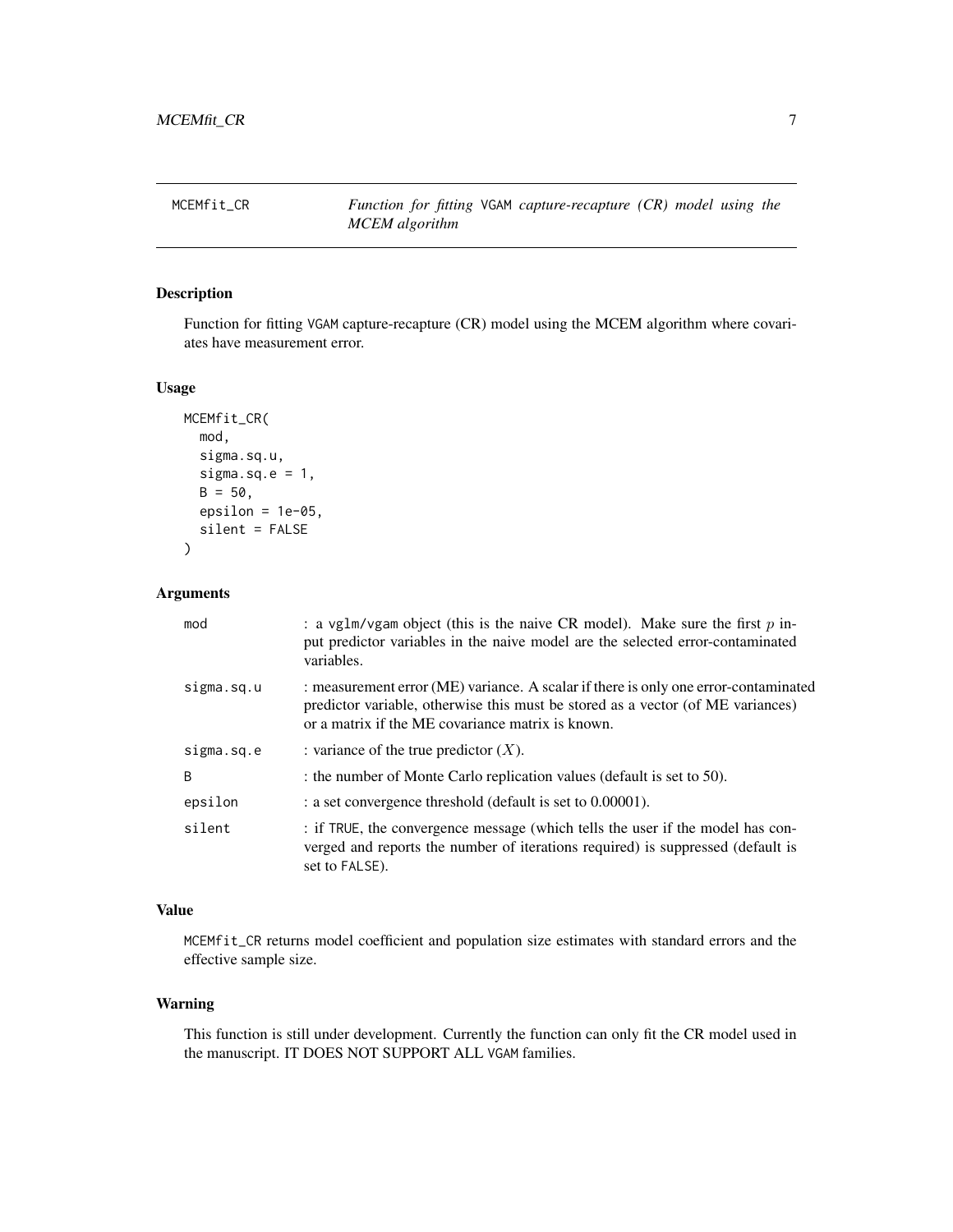#### <span id="page-7-0"></span>Author(s)

Jakub Stoklosa, Wen-Han Hwang and David I. Warton.

## Source

See <https://github.com/JakubStats/refitME> for an RMarkdown tutorial with examples.

## References

Stoklosa, J., Hwang, W-H., and Warton, D.I. refitME: Measurement Error Modelling using Monte Carlo Expectation Maximization in R.

#### See Also

[MCEMfit\\_glm](#page-11-1)

#### Examples

# A VGAM example using the Prinia flaviventris capture-recapture data.

library(refitME) library(VGAM)

data(Priniadata)

tau <- 17 # No. of capture occasions. w1 <- Priniadata\$w1 # Bird wing length predictor.

```
CR\_naiv \leq ylm(clind(cap, noncap) \sim w1,
  VGAM::posbinomial(omit.config) = TRUE, parallel = TRUE ~ w1),
  data = Priniadata, trace = FALSE)
```
sigma.sq.u  $<-$  0.37 # ME variance.

CR\_MCEM <- refitME(CR\_naiv, sigma.sq.u)

detach(package:VGAM)

<span id="page-7-1"></span>MCEMfit\_gam *Function for wrapping the MCEM algorithm on* gam *objects*

#### Description

Function for wrapping the MCEM algorithm on GAMs where predictors are subject to measurement error/error-in-variables.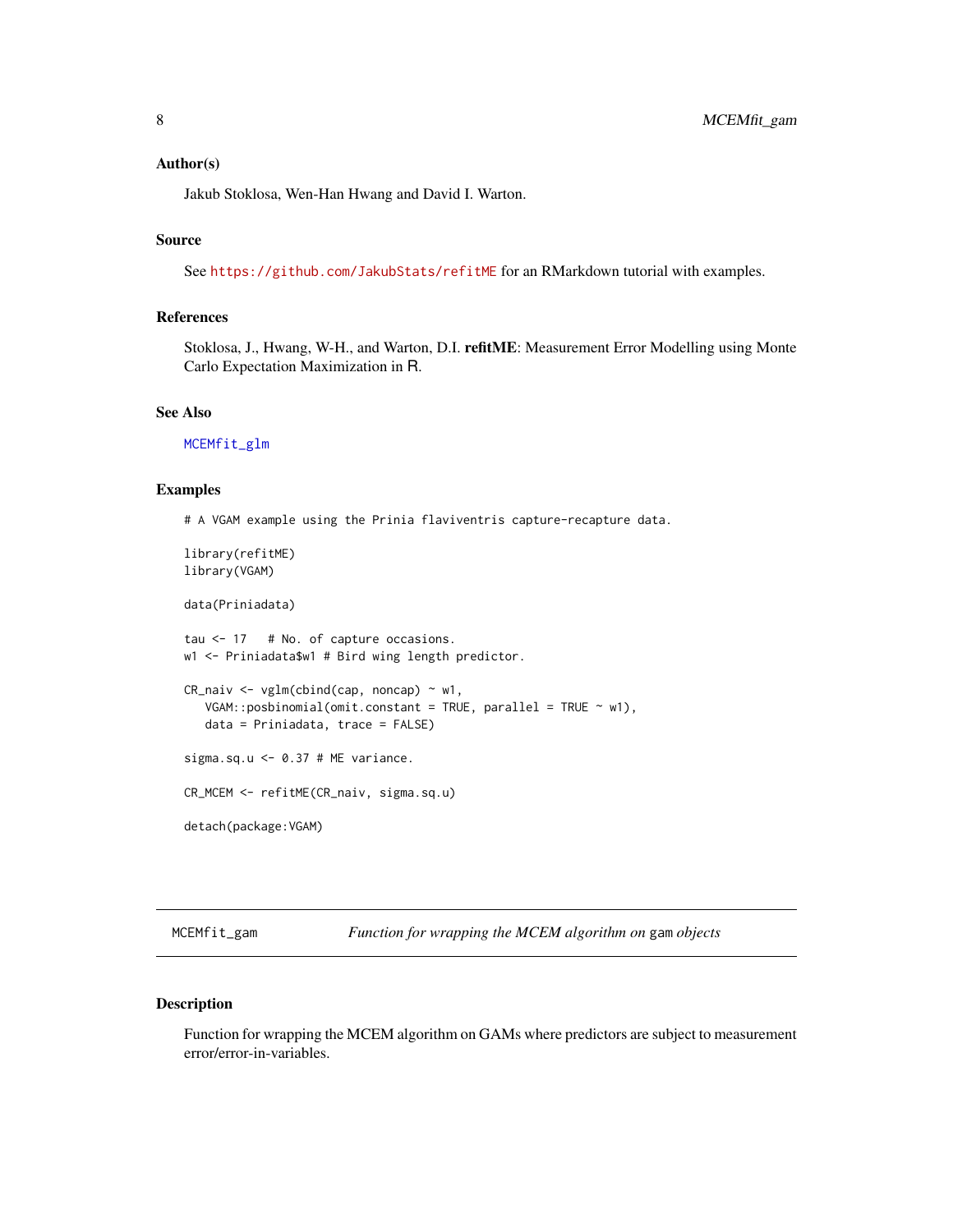## MCEMfit\_gam 9

## Usage

```
MCEMfit_gam(
 mod,
  family,
  sigma.sq.u,
  sigma.sq.e = 1,
 B = 50,epsilon = 1e-05,
  silent = FALSE,
  theta.est = 1,
  shape.est = 10,
  ...
)
```
## Arguments

| mod        | : a gam object (this is the naive fitted model). Make sure the first $p$ input pre-<br>dictor variables entered in the naive model are the specified error-contaminated<br>variables. These $p$ predictors also need the measurement error variance to be<br>specified in sigma.sq.u, see below. |
|------------|--------------------------------------------------------------------------------------------------------------------------------------------------------------------------------------------------------------------------------------------------------------------------------------------------|
| family     | : a specified family/distribution.                                                                                                                                                                                                                                                               |
| sigma.sq.u | : measurement error (ME) variance. A scalar if there is only one error-contaminated<br>predictor variable, otherwise this must be stored as a vector (of ME variances)<br>or a matrix if the ME covariance matrix is known.                                                                      |
| sigma.sq.e | : variance of the true predictor $(X)$ .                                                                                                                                                                                                                                                         |
| B          | : the number of Monte Carlo replication values (default is set to 50).                                                                                                                                                                                                                           |
| epsilon    | : convergence threshold (default is set to 0.00001).                                                                                                                                                                                                                                             |
| silent     | : if TRUE, the convergence message (which tells the user if the model has con-<br>verged and reports the number of iterations required) is suppressed (default is<br>set to FALSE).                                                                                                              |
| theta.est  | : an initial value for the dispersion parameter (this is required for fitting negative<br>binomial models).                                                                                                                                                                                      |
| shape.est  | : an initial value for the shape parameter (this is required for fitting gamma<br>models).                                                                                                                                                                                                       |
| .          | : further arguments passed to gam.                                                                                                                                                                                                                                                               |

## Value

MCEMfit\_gam returns the original naive fitted model object but coefficient estimates and the covariance matrix have been replaced with the final MCEM model fit. Standard errors and the effective sample size (which diagnose how closely the proposal distribution matches the posterior, see equation (2) of Stoklosa, Hwang and Warton) have also been included as outputs.

## Author(s)

Jakub Stoklosa, Wen-Han Hwang and David I. Warton.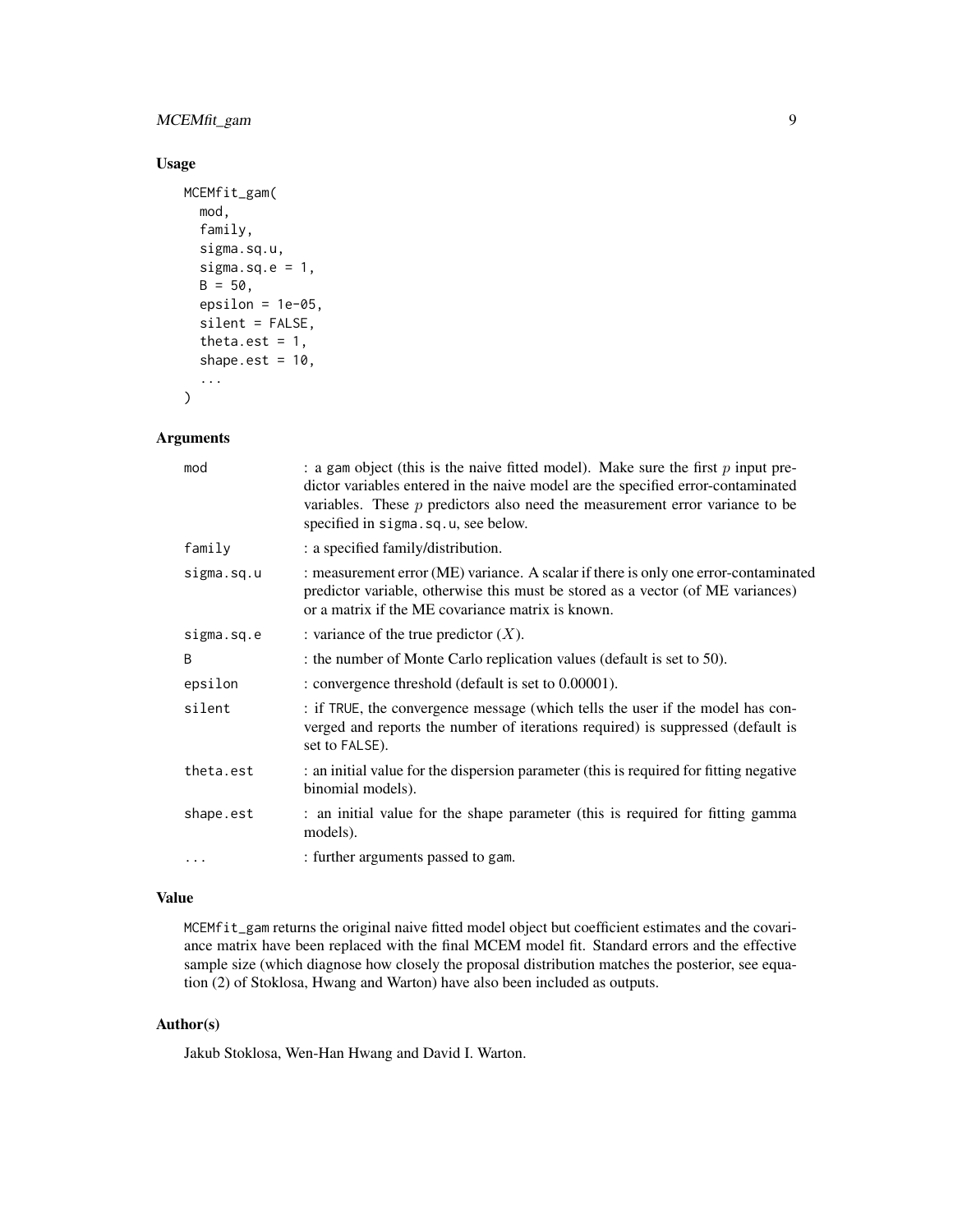<span id="page-9-0"></span>See <https://github.com/JakubStats/refitME> for an RMarkdown tutorial with examples.

#### References

Ganguli, B, Staudenmayer, J., and Wand, M. P. (2005). Additive models with predictors subject to measurement error. *Australian & New Zealand Journal of Statistics*, 47, 193–202.

Wand, M. P. (2018). SemiPar: Semiparametic Regression. R package version 1.0-4.2., URL <https://CRAN.R-project.org/package=SemiPar>.

Stoklosa, J., Hwang, W-H., and Warton, D.I. refitME: Measurement Error Modelling using Monte Carlo Expectation Maximization in R.

#### See Also

[MCEMfit\\_glm](#page-11-1)

#### Examples

# A GAM example using the air pollution data set from the SemiPar package.

```
library(refitME)
library(SemiPar)
library(mgcv)
library(dplyr)
data(milan.mort)
dat.air <- sample_n(milan.mort, 100) # Takes a random sample of size 100.
Y <- dat.air[, 6] # Mortality counts.
n <- length(Y)
z1 <- (dat.air[, 1])
z2 \leftarrow (dat-air[, 4])z3 <- (dat.air[, 5])
w1 <- log(dat.air[, 9]) # The error-contaminated predictor (total suspended particles).
dat <- data.frame(cbind(Y, w1, z1, z2, z3))
gam_naiv <- gam(Y \sim s(w1), family = "poisson", data = dat)
sigma.sq.u <- 0.0915 # Measurement error variance.
B <- 10 # Consider increasing this if you want a more accurate answer.
gam_MCEM <- refitME(gam_naiv, sigma.sq.u, B)
plot(gam_MCEM, select = 1)
detach(package:mgcv)
```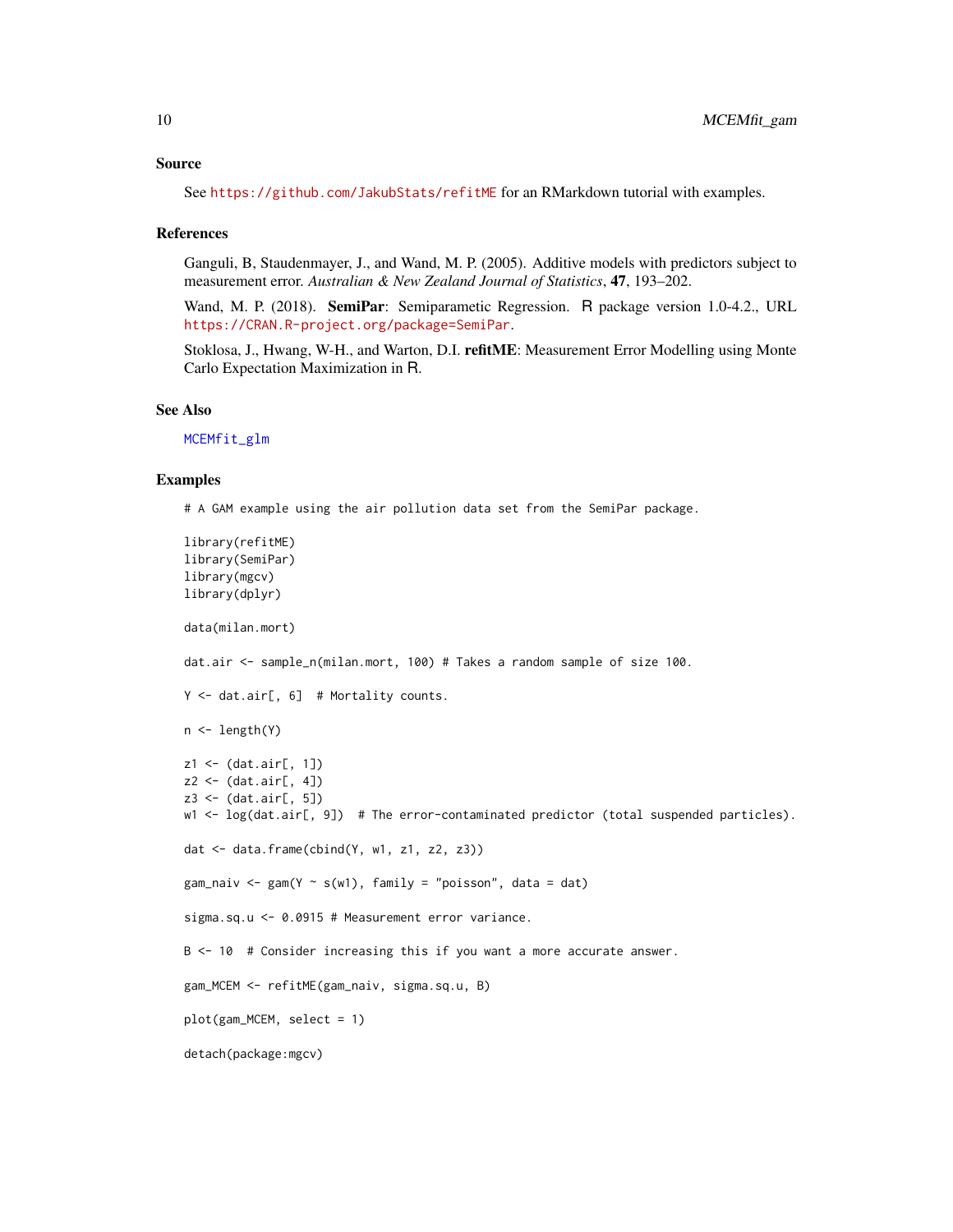<span id="page-10-1"></span><span id="page-10-0"></span>MCEMfit\_gen *Function for fitting any likelihood-based model using the MCEM algorithm*

## Description

Function for wrapping the MCEM algorithm on any likelihood-based model where predictors are subject to measurement error/error-in-variables.

## Usage

```
MCEMfit_gen(
 mod,
  family,
  sigma.sq.u,
  sigma.sq.e = 1,
 B = 50,
 epsilon = 1e-05,
  silent = FALSE,
  theta.est = 1,
  shape.est = 1,
  ...
)
```
## Arguments

| mod        | : a model object (this is the naive fitted model). Make sure the first $p$ input pre-<br>dictor variables entered in the naive model are the specified error-contaminated<br>variables. These $p$ predictors also need the measurement error variance to be<br>specified in sigma.sq.u, see below. |
|------------|----------------------------------------------------------------------------------------------------------------------------------------------------------------------------------------------------------------------------------------------------------------------------------------------------|
| family     | : a specified family/distribution.                                                                                                                                                                                                                                                                 |
| sigma.sq.u | : measurement error (ME) variance. A scalar if there is only one error-contaminated<br>predictor variable, otherwise this must be stored as a vector (of ME variances)<br>or a matrix if the ME covariance matrix is known.                                                                        |
| sigma.sq.e | : variance of the true predictor $(X)$ .                                                                                                                                                                                                                                                           |
| B          | : the number of Monte Carlo replication values (default is set to 50).                                                                                                                                                                                                                             |
| epsilon    | : a set convergence threshold (default is set to 0.00001).                                                                                                                                                                                                                                         |
| silent     | : if TRUE, the convergence message (which tells the user if the model has con-<br>verged and reports the number of iterations required) is suppressed (default is<br>set to FALSE).                                                                                                                |
| theta.est  | : an initial value for the dispersion parameter (this is required for fitting negative<br>binomial models).                                                                                                                                                                                        |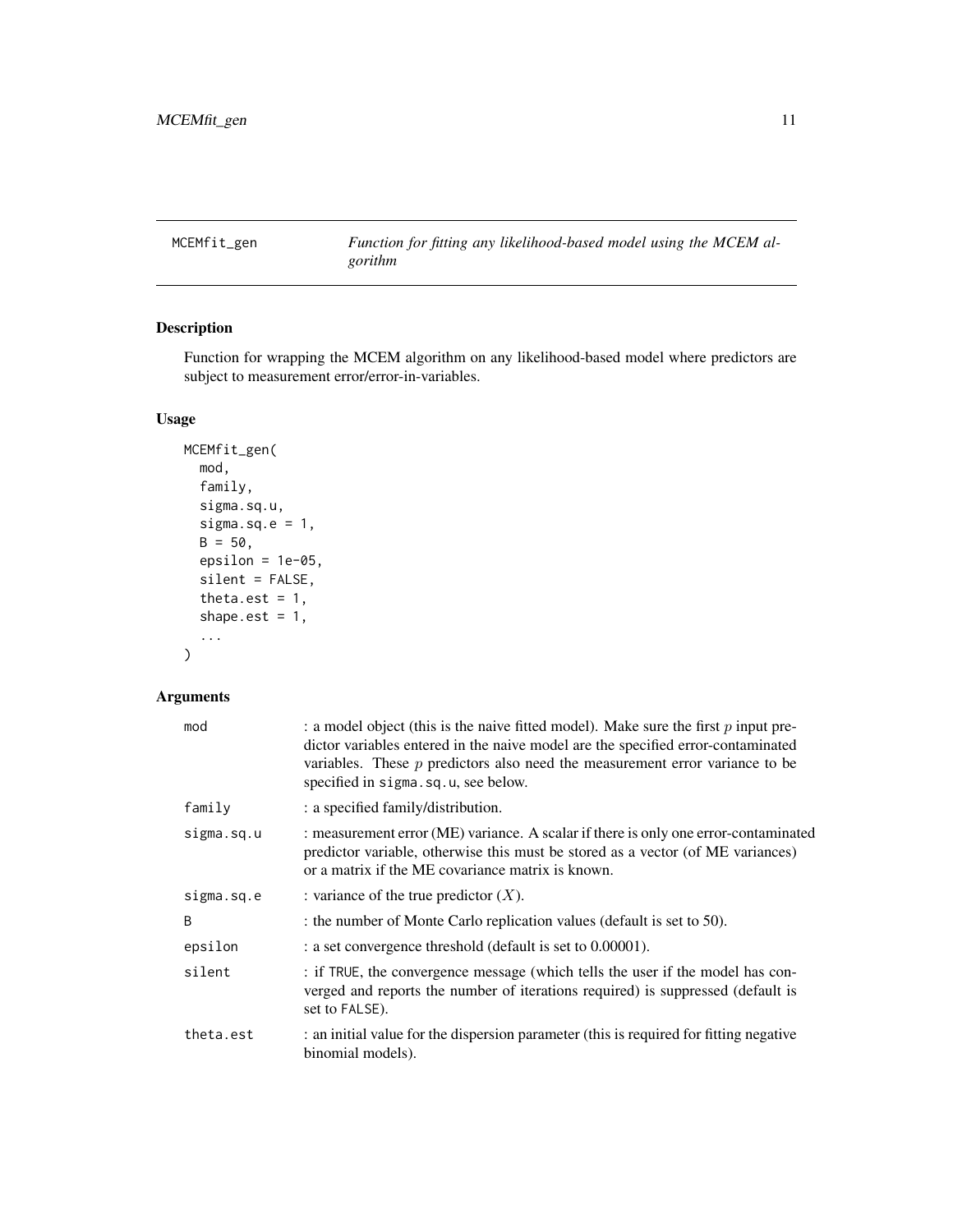<span id="page-11-0"></span>

| shape.est               | : an initial value for the shape parameter (this is required for fitting gamma<br>models).                                                                                                                                             |
|-------------------------|----------------------------------------------------------------------------------------------------------------------------------------------------------------------------------------------------------------------------------------|
| $\cdot$ $\cdot$ $\cdot$ | : further arguments passed through to the function that was used to fit mod, that<br>will be used in refitting. These need only be specified if making changes to the<br>arguments as compared to the original call that produced mod. |

#### Value

MCEMfit\_gen returns the original naive fitted model object but coefficient estimates and residuals have been replaced with the final MCEM model fit. Standard errors are included and returned, if mod is a class of object accepted by the **sandwich** package (such as glm, gam, survreg and many more).

## Author(s)

Jakub Stoklosa, Wen-Han Hwang and David I. Warton.

#### References

Carroll, R. J., Ruppert, D., Stefanski, L. A., and Crainiceanu, C. M. (2006). *Measurement Error in Nonlinear Models: A Modern Perspective.* 2nd Ed. London: Chapman & Hall/CRC.

Stoklosa, J., Hwang, W-H., and Warton, D.I. refitME: Measurement Error Modelling using Monte Carlo Expectation Maximization in R.

## See Also

[MCEMfit\\_glm](#page-11-1) and [MCEMfit\\_gam](#page-7-1)

<span id="page-11-1"></span>MCEMfit\_glm *Function for wrapping the MCEM algorithm on* lm *or* glm *objects*

#### Description

Function for wrapping the MCEM algorithm on GLMs where predictors are subject to measurement error/error-in-variables.

#### Usage

```
MCEMfit_glm(
  mod,
  family,
  sigma.sq.u,
  sigma.sq.e = 1,
  B = 50,
  epsilon = 1e-05,
  silent = FALSE,
  theta.est = 1,
```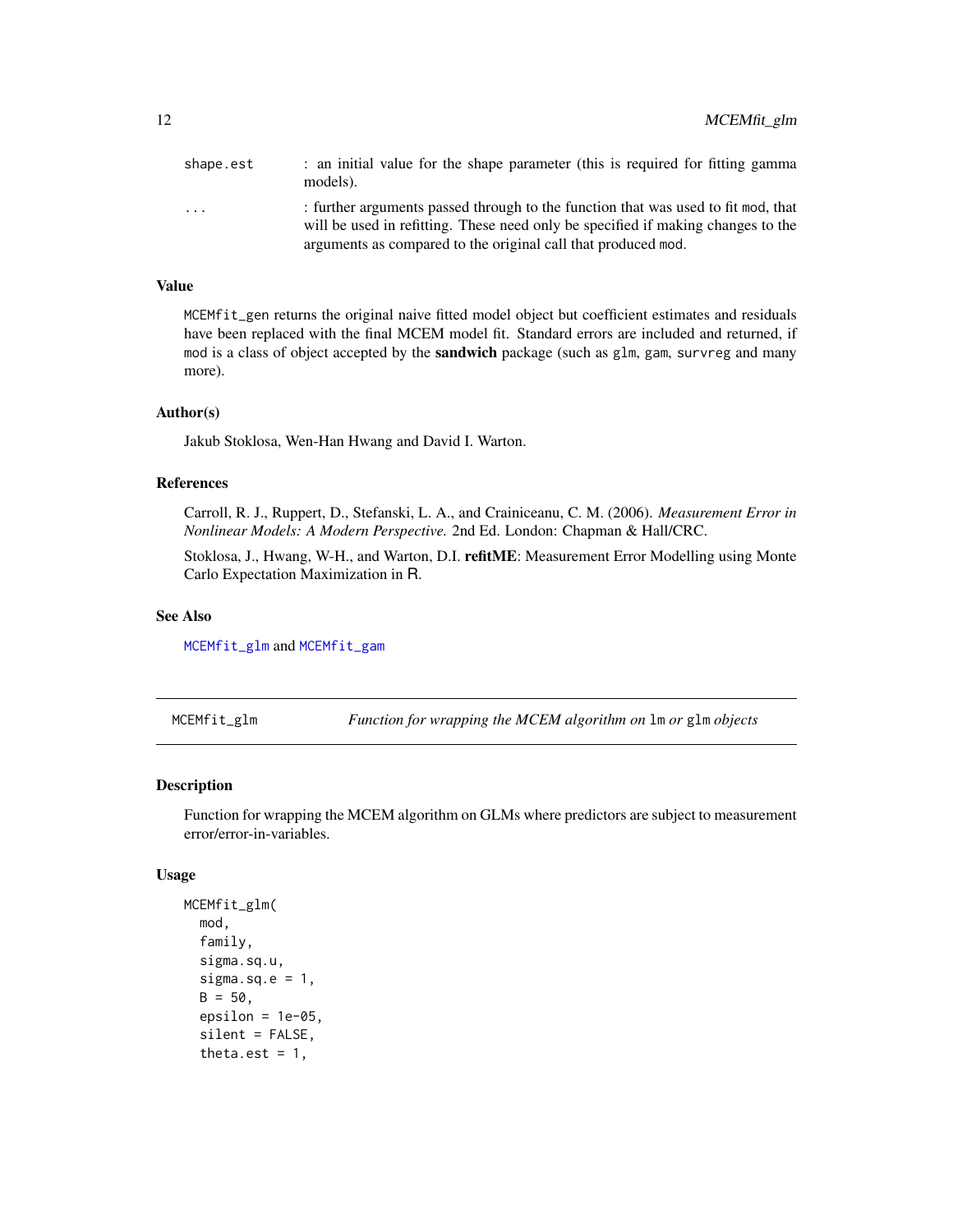```
shape.est = 1,
...
```
#### Arguments

 $\lambda$ 

| mod        | : a lm/glm object (this is the naive fitted model). Make sure the first p input pre-<br>dictor variables entered in the naive model are the specified error-contaminated<br>variables. These $p$ predictors also need the measurement error variance to be<br>specified in sigma.sq.u, see below. |
|------------|---------------------------------------------------------------------------------------------------------------------------------------------------------------------------------------------------------------------------------------------------------------------------------------------------|
| family     | : a specified family/distribution.                                                                                                                                                                                                                                                                |
| sigma.sq.u | : measurement error (ME) variance. A scalar if there is only one error-contaminated<br>predictor variable, otherwise this must be stored as a vector (of ME variances)<br>or a matrix if the ME covariance matrix is known.                                                                       |
| sigma.sq.e | : variance of the true predictor $(X)$ .                                                                                                                                                                                                                                                          |
| B          | : the number of Monte Carlo replication values (default is set to 50).                                                                                                                                                                                                                            |
| epsilon    | : a set convergence threshold (default is set to 0.00001).                                                                                                                                                                                                                                        |
| silent     | : if TRUE, the convergence message (which tells the user if the model has con-<br>verged and reports the number of iterations required) is suppressed (default is<br>set to FALSE).                                                                                                               |
| theta.est  | : an initial value for the dispersion parameter (this is required for fitting negative<br>binomial models).                                                                                                                                                                                       |
| shape.est  | : an initial value for the shape parameter (this is required for fitting gamma<br>models).                                                                                                                                                                                                        |
| $\ddots$   | : further arguments passed to lm or glm.                                                                                                                                                                                                                                                          |

#### Value

MCEMfit\_glm returns the naive fitted model object where coefficient estimates, the covariance matrix, fitted values, the log-likelihood, and residuals have been replaced with the final MCEM model fit. Standard errors and the effective sample size (which diagnose how closely the proposal distribution matches the posterior, see equation (2) of Stoklosa, Hwang and Warton) have also been included as outputs.

#### Author(s)

Jakub Stoklosa, Wen-Han Hwang and David I. Warton.

#### Source

See <https://github.com/JakubStats/refitME> for an RMarkdown tutorial with examples.

## References

Carroll, R. J., Ruppert, D., Stefanski, L. A., and Crainiceanu, C. M. (2006). *Measurement Error in Nonlinear Models: A Modern Perspective.* 2nd Ed. London: Chapman & Hall/CRC. Stoklosa, J., Hwang, W-H., and Warton, D.I. refitME: Measurement Error Modelling using Monte Carlo Expectation Maximization in R.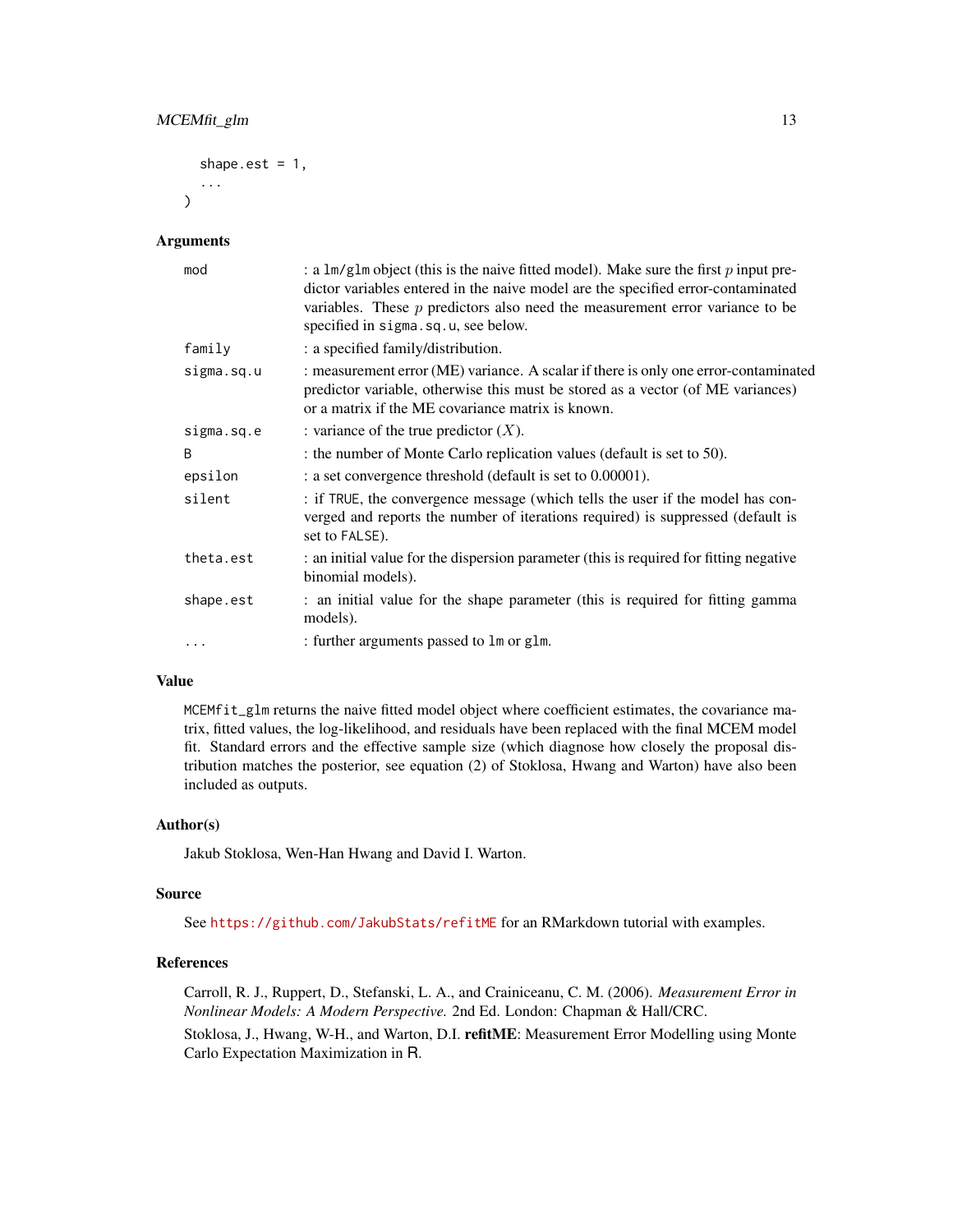#### See Also

[MCEMfit\\_gam](#page-7-1)

## Examples

# A GLM example I - binary response data. library(refitME) data(Framinghamdata)  $glm\_naiv \leq glm(Y \sim w1 + z1 + z2 + z3, x = TRUE, family = binomial, data = Framinghamdata)$ # The error-contaminated predictor in this example is systolic blood pressure (w1). sigma.sq.u <- 0.01259/2 # ME variance, as obtained from Carroll et al. (2006) monograph. B <- 50 # The number of Monte Carlo replication values. glm\_MCEM <- refitME(glm\_naiv, sigma.sq.u, B)

## Description

Data set consisting of capture-recapture histories 164 uniquely captured birds across 17 weekly capture occasions. Bird wing lengths were also measured in the study.

#### Usage

Priniadata

#### Format

A data set that contains: 3 columns with 164 observations. The columns are defined as follows:

w1 Bird wing lengths.

cap Number of times the individual was captured.

noncap Number of times the individual was not captured.

#### Source

See Hwang, Huang and Wang (2007) for full details on the data and study.

<span id="page-13-0"></span>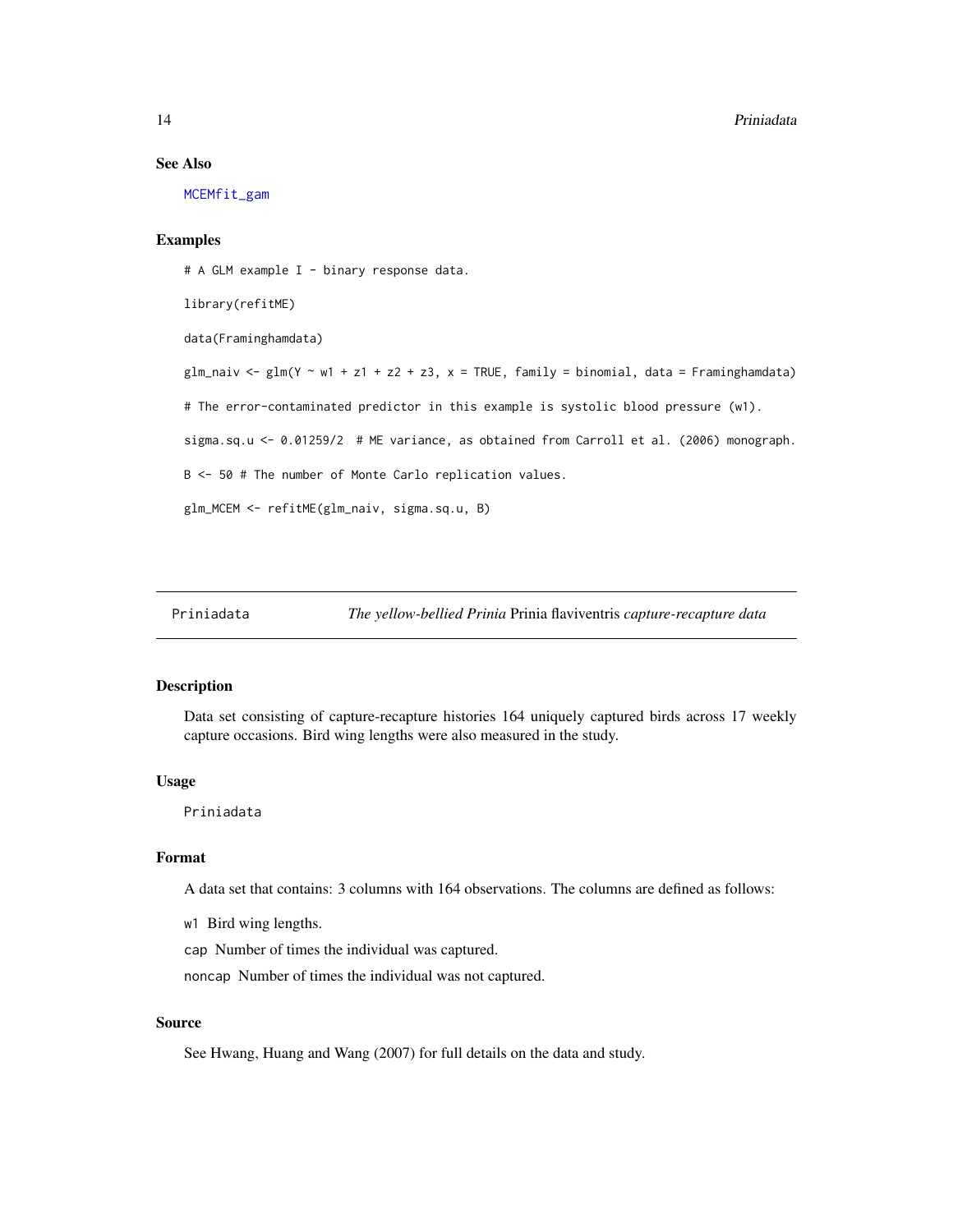#### <span id="page-14-0"></span>refitME  $\qquad 15$

## References

Hwang, W. H., Huang, S. Y. H., and Wang, C. (2007). Effects of measurement error and conditional score estimation in capture–recapture models. *Statistica Sinica*, 17, 301-316.

## Examples

# Load the data.

data(Priniadata)

refitME *A wrapper function for correcting measurement error in predictor variables via the MCEM algorithm*

## Description

Function that extracts the fitted (naive) model object and wraps the MCEM algorithm to correct for measurement error/error-in-variables in predictors.

### Usage

```
refitME(mod, sigma.sq.u, B = 50, epsilon = 1e-05, silent = FALSE, ...)
```
## Arguments

| mod        | : any (S3 class) fitted object that responds to the generic functions family,<br>model. frame, update and predict, and accepts weighted observations via<br>weights. The mod argument specifies the naive fitted model. Make sure the first<br>$p$ input predictor variables in the naive model are the selected error-contaminated<br>predictors variables. Also, the mod argument allows v1gm/vgam (S4 class) model<br>objects when using the posbinomial family – this is a specific function devel-<br>oped for fitting closed population capture–recapture models, see MCEMfit_CR. |
|------------|-----------------------------------------------------------------------------------------------------------------------------------------------------------------------------------------------------------------------------------------------------------------------------------------------------------------------------------------------------------------------------------------------------------------------------------------------------------------------------------------------------------------------------------------------------------------------------------------|
| sigma.sq.u | : measurement error (ME) variance. A scalar if there is only one error-contaminated<br>predictor variable, otherwise this must be stored as a vector (of known ME vari-<br>ances) or a matrix if the ME covariance matrix is known.                                                                                                                                                                                                                                                                                                                                                     |
| B          | : the number of Monte Carlo replication values (default is set 50).                                                                                                                                                                                                                                                                                                                                                                                                                                                                                                                     |
| epsilon    | : convergence threshold (default is set to 0.00001).                                                                                                                                                                                                                                                                                                                                                                                                                                                                                                                                    |
| silent     | : if TRUE, the convergence message (which tells the user if the model has con-<br>verged and reports the number of iterations required) is suppressed (default is<br>set to FALSE).                                                                                                                                                                                                                                                                                                                                                                                                     |
| .          | : further arguments passed through to the function that was used to fit mod, that<br>will be used in refitting. These need only be specified if making changes to the<br>arguments as compared to the original call that produced mod.                                                                                                                                                                                                                                                                                                                                                  |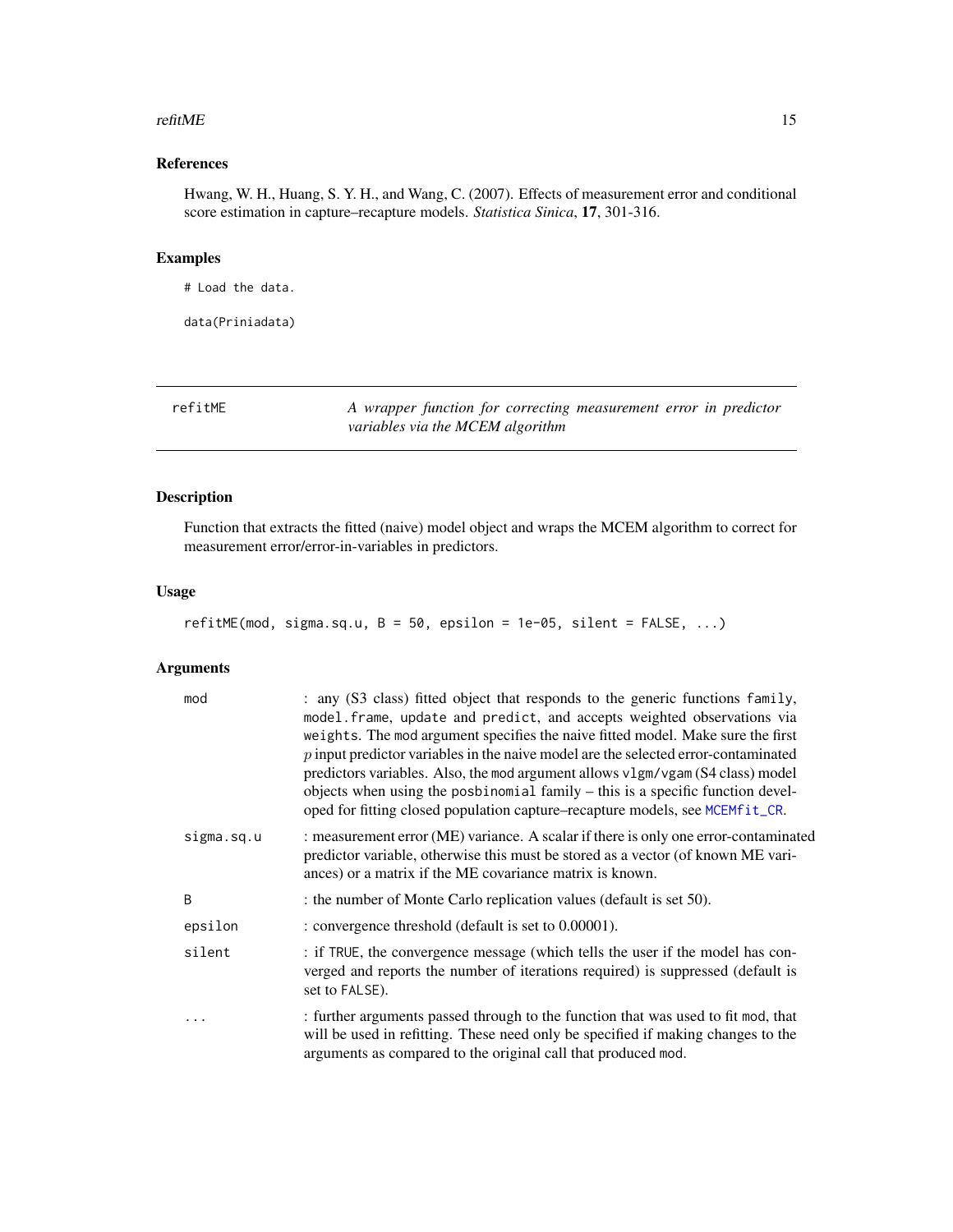#### <span id="page-15-0"></span>Value

refitME returns the naive fitted model object where coefficient estimates, the covariance matrix, fitted values, the log-likelihood, and residuals have been replaced with the final MCEM model fit. Standard errors are included and returned, if mod is a class of object accepted by the **sandwich** package (such as glm, gam, survreg and many more). The effective sample size (which diagnose how closely the proposal distribution matches the posterior, see equation (2) of Stoklosa, Hwang and Warton) have also been included as outputs.

#### Author(s)

Jakub Stoklosa, Wen-Han Hwang and David I. Warton.

#### Source

See <https://github.com/JakubStats/refitME> for an RMarkdown tutorial with examples.

## References

Carroll, R. J., Ruppert, D., Stefanski, L. A., and Crainiceanu, C. M. (2006). *Measurement Error in Nonlinear Models: A Modern Perspective.* 2nd Ed. London: Chapman & Hall/CRC.

Stoklosa, J., Hwang, W-H., and Warton, D.I. refitME: Measurement Error Modelling using Monte Carlo Expectation Maximization in R.

#### See Also

[MCEMfit\\_glm](#page-11-1), [MCEMfit\\_gam](#page-7-1) and [MCEMfit\\_gen](#page-10-1)

#### Examples

# A GLM example I - binary response data.

library(refitME)

data(Framinghamdata)

glm\_naiv <- glm(Y  $\sim$  w1 + z1 + z2 + z3, x = TRUE, family = binomial, data = Framinghamdata)

# The error-contaminated predictor variable in this example is systolic blood pressure (w1).

sigma.sq.u <- 0.01259/2 # ME variance, as obtained from Carroll et al. (2006) monograph.

B <- 50 # The number of Monte Carlo replication values.

glm\_MCEM <- refitME(glm\_naiv, sigma.sq.u, B)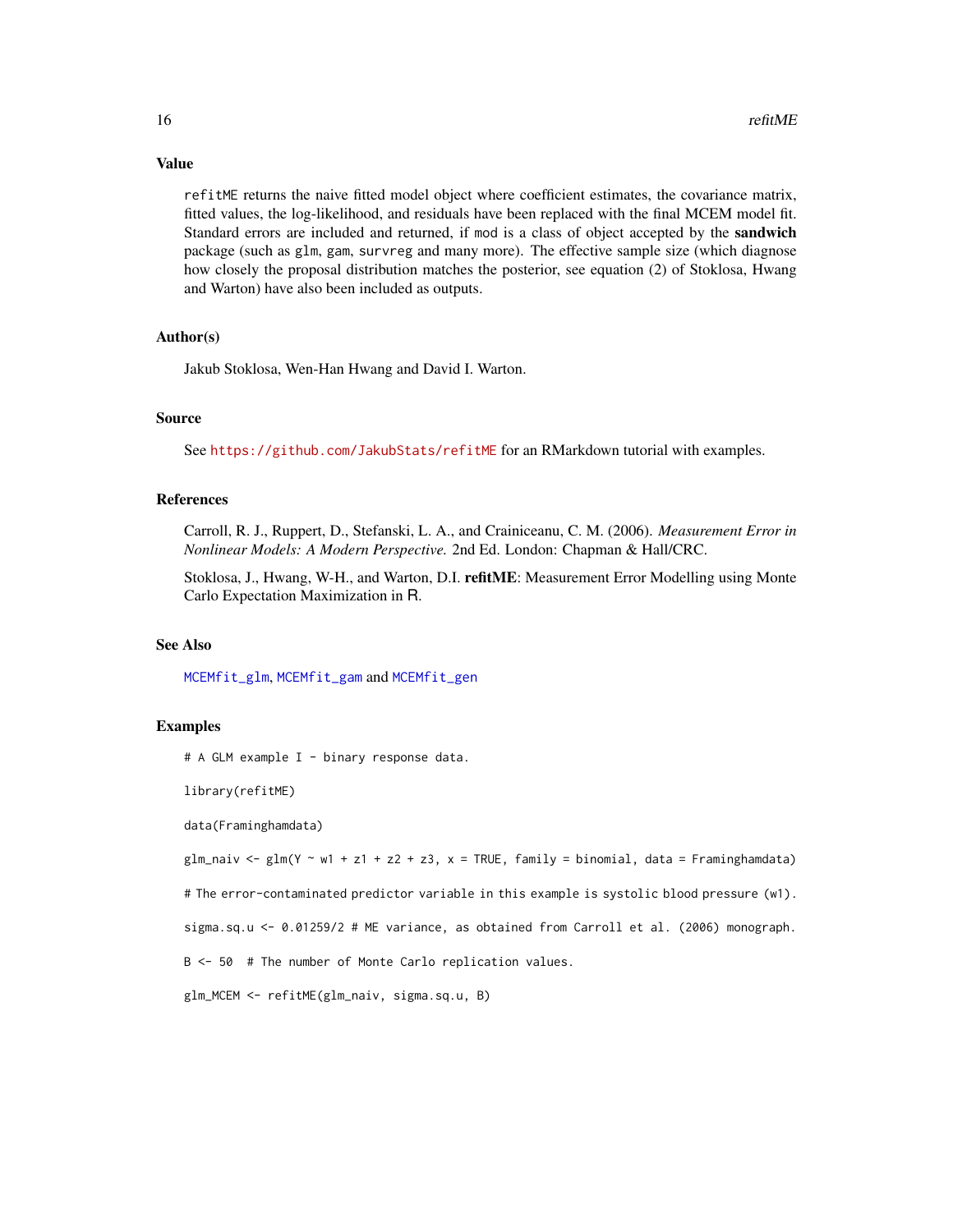<span id="page-16-0"></span>

## Description

This function replaces NA with zero for a matrix.

#### Usage

## S3 method for class 'na' sqrt(x)

#### Arguments

x : a matrix

### Value

sqrt.na returns a matrix.

## Author(s)

Jakub Stoklosa

wt.var *Function that calculates a weighted variance*

## Description

This function that calculates a weighted variance for a given vector.

#### Usage

wt.var(x, w)

## Arguments

|   | a vector of numerical data.                               |
|---|-----------------------------------------------------------|
| w | : a vector of equal length to x representing the weights. |

## Value

wt.var returns a single value from analysis requested.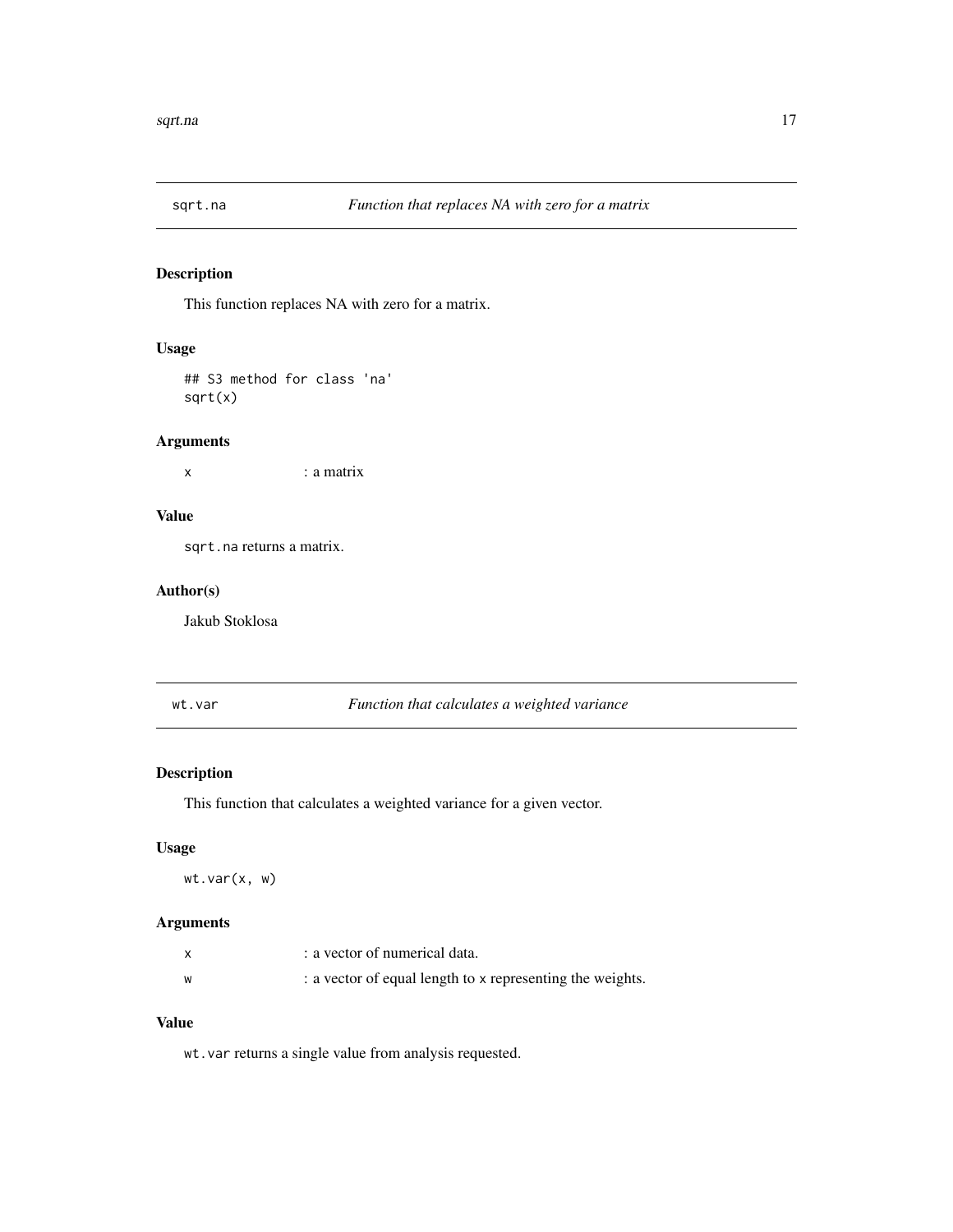## Source

The developer of this function is Jeremy VanDerWal. See [https://rdrr.io/cran/SDMTools/](https://rdrr.io/cran/SDMTools/src/R/wt.mean.R) [src/R/wt.mean.R](https://rdrr.io/cran/SDMTools/src/R/wt.mean.R)

## Examples

# Define simple data  $x = 1:25$  # Set of numbers.  $wt = runif(25) # Some arbitrary weights.$ 

# Display variances (unweighted and then weighted). var(x) wt.var(x, wt)